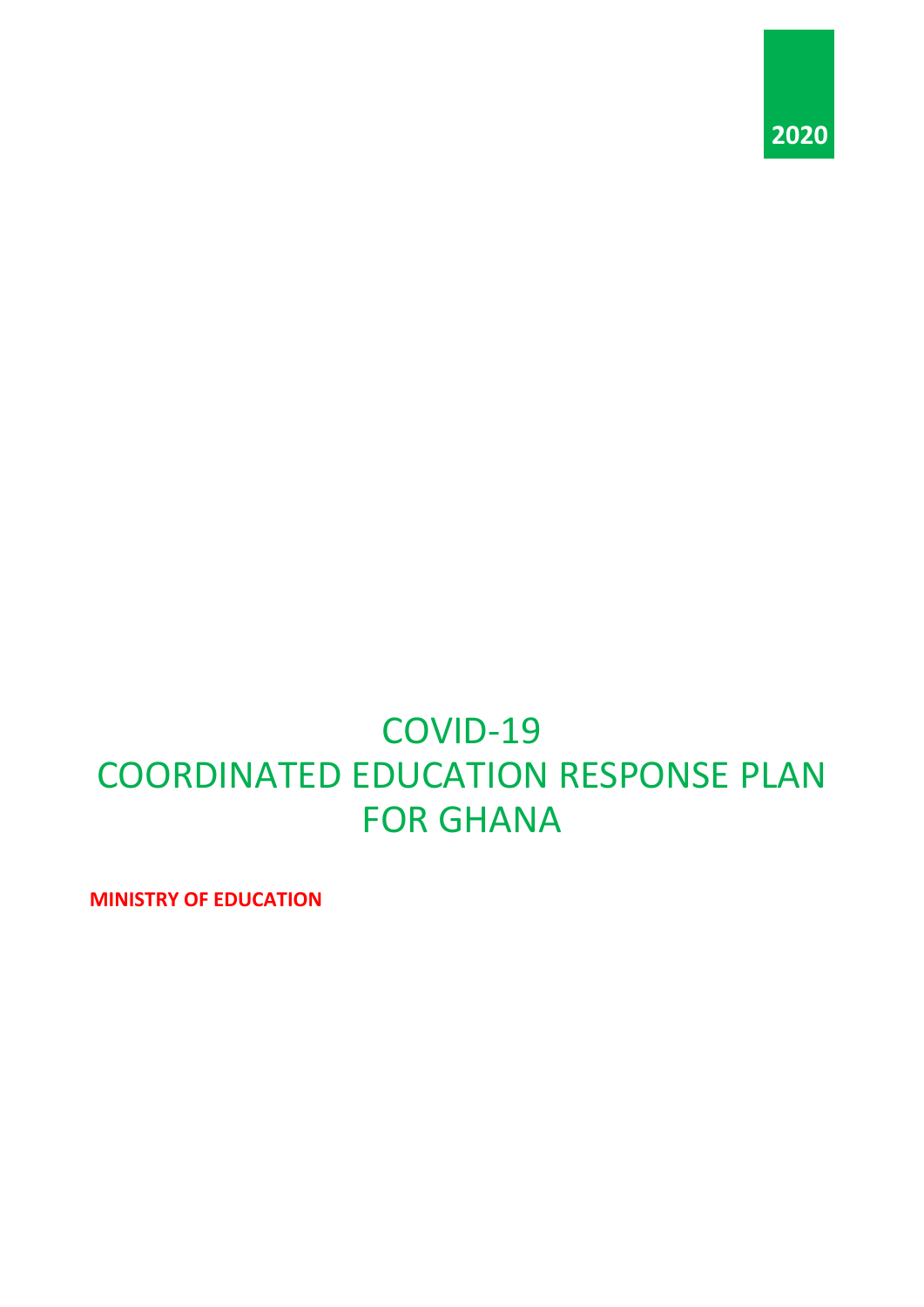# Contents

| 1.0. |                                                                                            |  |
|------|--------------------------------------------------------------------------------------------|--|
| 2.0. |                                                                                            |  |
|      |                                                                                            |  |
|      |                                                                                            |  |
|      |                                                                                            |  |
|      |                                                                                            |  |
|      |                                                                                            |  |
|      |                                                                                            |  |
|      | 3.2. Psychosocial Support protection and Prevention/Management of Gender-Based Violence 5  |  |
|      |                                                                                            |  |
|      |                                                                                            |  |
|      |                                                                                            |  |
|      | 3.4.2 Communication, Sensitization and Media Campaigns on The Value of Girls' Education  6 |  |
|      |                                                                                            |  |
|      |                                                                                            |  |
|      |                                                                                            |  |
|      |                                                                                            |  |
|      |                                                                                            |  |
|      |                                                                                            |  |
|      |                                                                                            |  |
|      |                                                                                            |  |
|      |                                                                                            |  |
|      |                                                                                            |  |
|      |                                                                                            |  |
|      |                                                                                            |  |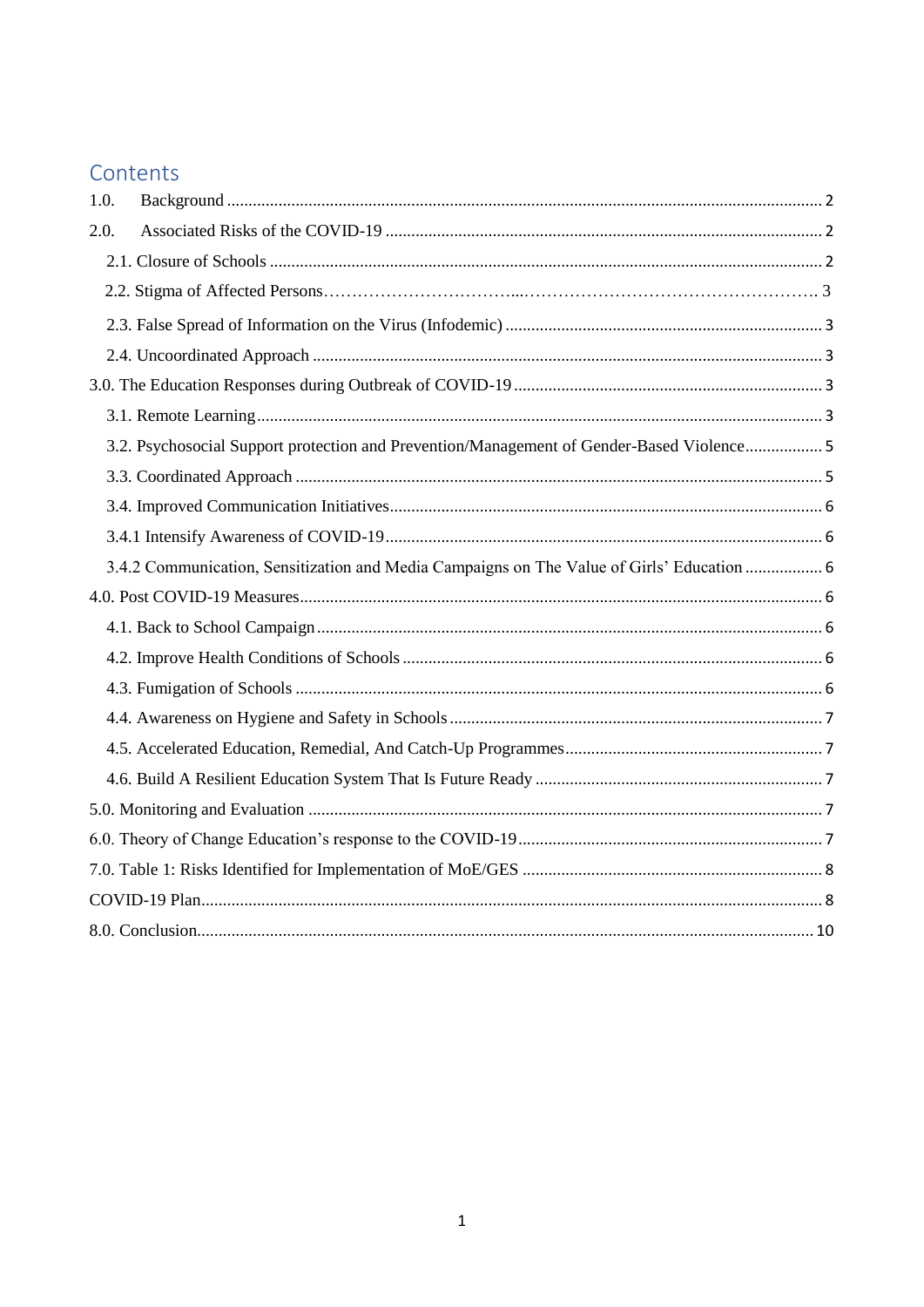#### <span id="page-2-0"></span>**1.0. Background**

The novel coronavirus (COVID-19) pandemic facing the world has forced over 124 countries to close schools as at  $22<sup>nd</sup>$  March 2020 with an estimated 1.25 billion learners from pre-primary to tertiary education being affected.

On March 12, 2020, Ghana recorded its first two cases of COVID-19. The President of the Republic of Ghana on 15<sup>th</sup> March 2020, announced a series of measures to curtail the spread of the virus in Ghana. The actions taken by government were geared towards reducing the spread of the virus by instituting social distancing and enhanced hygiene protocols. The President directed the closure of schools beginning March 16, 2020. The initial school closure directives allowed final year students in both Junior High School (JHS 3) and Senior High Schools (SHS 3) to continue attending school to prepare for their exams with schools ensuring that social distancing and enhanced hygiene protocols where observed. Subsequently, on March 23, 2020 following West African Examinations Council's (WAEC) decision to indefinitely postpone West African Senior School Certificate Examination (WASSCE), the Ghana Education Service directed schools to release the JHS 3 and SHS 3 students to go home until the President's directives were reversed.

Ghana's Case count has increased since the two cases were announced on March 12, 2020 to 132 as at  $26<sup>th</sup>$  March  $2020$ .

During the President's address to the nation and the directives to close all schools, the President also directed the Ministry of Education and the Ministry of Communication to ensure that they rollout distance and remote learning programs to all students. In response, the Hon. Minister for Education constituted a team to propose a plan for all levels of education. The team comprised representatives from the Ministry of Education (MoE), Ghana Education Service (GES), National Council for Curriculum and Assessment (NaCCA), Ghana Library Authority (GhLA), Center for National Distance Learning and Open Schooling (CENDLOS), National Council for Tertiary Education (NCTE) and the University of Ghana (UoG).

This proposal is a forecasting of the associated risk and responses to be taken to mitigate the impact of the COVID-19 pandemic in Ghana. The Ministry of Education and its relevant agencies that are responding to the COVID-19 are guided by these proposals and in coordination with the Ministry of Health and the Ghana Health Service which is leading the coordinated national response.

#### <span id="page-2-1"></span>**2.0. Associated Risks of the COVID-19**

As a result of the spread of the virus in Ghana, we believe that the following risk can be assumed to impact the education sector:

#### <span id="page-2-2"></span>**2.1. Closure of Schools**

All public and private schools at all levels have been closed since March 16, 2020 as a measure to curb the potential spread of the coronavirus in Ghana until further notice. The closure has affected approximately 9.2 million learners from KG – SHS and about 500,000 tertiary learners. Closure of schools disrupt the academic calendar affecting teaching and learning and especially impacting negatively low performing students.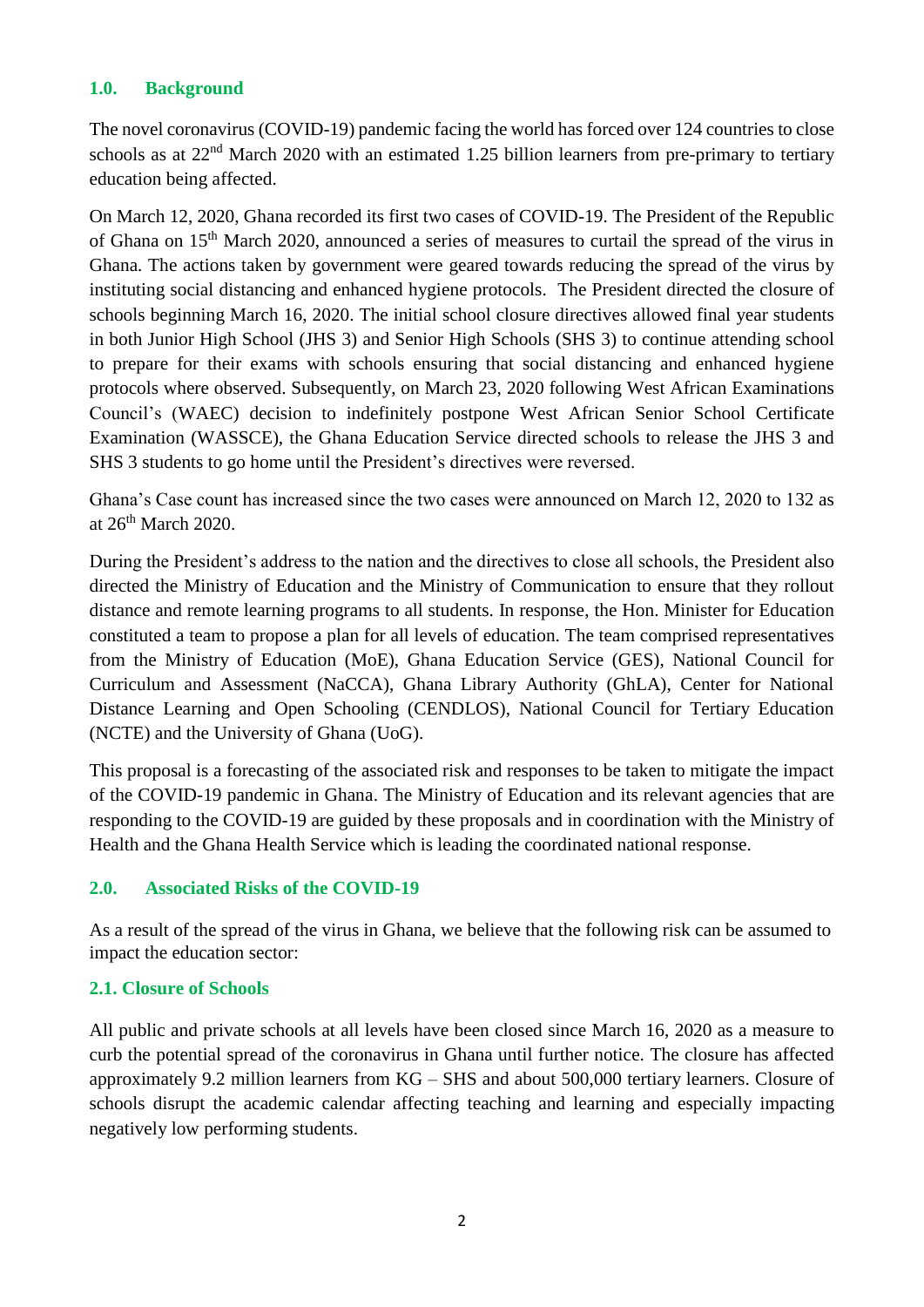#### **2.2. Stigmatisation of Affected Person**

People who are affected by the virus and are able to recover from it might face issues of stigmatisation at the school level. There might be cases where teachers and classmates of recovered persons will worry about close contact with such persons affected for fear of the unknown. This can sometimes lead to drop outs by individuals due to the stigma.

#### <span id="page-3-0"></span>**2.3. False Spread of Information on the Virus (Infodemic)**

There is so much information being propagated about how the virus spreads and infect people, however, most of this information are not scientifically proven and therefore inaccurate. This false information when not managed well will affect the psyche of a child, parents, community and have negative impact on education when schools reopen.

#### <span id="page-3-1"></span>**2.4. Uncoordinated Approach**

In an emergency situation, often than not, efforts to address the situation are not properly coordinated. Different sectors act immediately to address the challenges not from a coordinated approach and sometime leads to duplication of efforts and resources. The MoE/GES will coordinate its response with major players in the education sector including the education sector working group and Development Partners to ensure that we eliminate duplication of efforts in responding to the pandemic.

#### <span id="page-3-2"></span>**3.0. The Education Responses during Outbreak of COVID-19**

#### <span id="page-3-3"></span>**3.1. Remote Learning**

The proposal considers strategies for the immediate and short term need (next 4 to 8 weeks), medium term (3 to 9 months) and a long term strategy (2021 and beyond). This is also segmented by grades as the follows:

- a) All KG and Primary School pupils are affected
- b) All JHS students are affected
- c) All SHS students are affected

Considerations covered review of the existing infrastructure to deliver content and facilitate distance and remote learning on the understanding that as many students as possible are provided with the opportunity to access the content. The next consideration was the content to deliver under the emergency situation and how it can best be packaged for delivery over the existing infrastructure. The infrastructure identified as most appropriate for remote learning for all the grades were Radio, Television and Internet. The strategy for leveraging these different media are presented below.

#### *Radio*

The Ghana Broadcasting Corporation (GBC) has indicated its readiness to collaborate with GES to use Radio as a means of providing content to all levels of students, from KG to SHS. The GBC has the capacity to and shall provide a production studio for radio as well as transmission. These facilities shall be made available to GES. The GBC has also committed to providing the technical support to enable the production and transmission. Additionally, production of appropriate radio content needs to be done by identifying the right technical assistance and skills to support the MoE and the GES to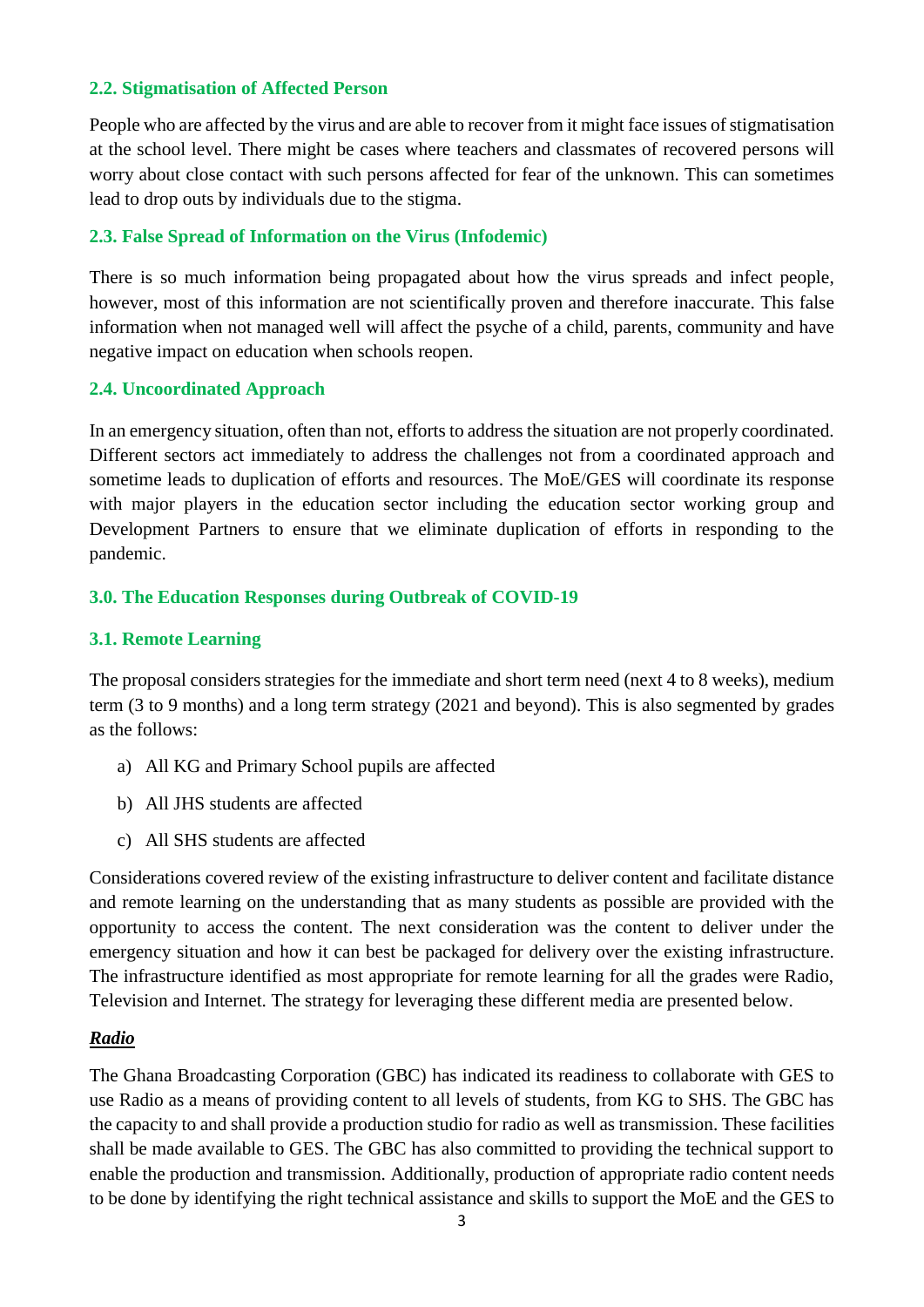co-create and produce content for radio. The support of Development partners in identifying the right resources to support radio production is necessary. We believe that radio has a wide reach and can help to bridge the gap on access if it is leveraged effectively.

# *Television*

The GES has further secured the commitment of the GBC to use television as a means to deliver content. The support services include:

- i) A 24-hour dedicated channel that will simultaneously be carried on the GBC DTT platform and the National DTT platform as a Free-to-Air Broadcast.
- ii) A dedicated studio space at the Broadcasting House at Kanda for the exclusive production of educational content as specified by GES.
- iii) Additional production studios has been identified with Plan International to support the production of educational content for television broadcasting.
- iv) Available content from CENDLOS for SHS can air immediately a station is launched.

The GES proposes to name the dedicated TV channel as the **Ghana Learning TV (GL-TV)**, taking a cue from our aspirations as a "Learning Nation".

To enable the GES implement this, NaCCA will support GES in the identification of Master Trainers on the new standard-based curriculum to help with the delivery of content. Additionally, the GES has identified the topic areas that have been covered in schools at all levels from KG to JHS across the country and will use that as a starting point for production to address the immediate need. All periods and timetabling for television shall be designed in collaboration with NaCCA to ensure that they meet the approved standards.

# *Online Provision*

In the immediate and short term, the GES is working with the Center for National Distance Learning and Open Schooling (CENDLOS) to provide access to the content on the iBox and iCampus to all SHS students. To date, all SHS students (approximately 1.2 million), have been registered on the iCampus system to allow them to do online and self-guided learning. GES in collaboration with the Ghana Library Authority is working to provide an online learning tool to all students at the Upper Primary, Junior and Senior High School level and with Scholastic to provide online content at the KG and Lower Primary level. In addition, the GES seeks to immediately begin the establishment of a robust integrated Learning Management System that can support the multiple learning resources, platforms and open source materials including the iCampus content and the Edmodo online learning tools which are being set up.

Parents are to be sensitised through television, radio and online facilities on the approach of the Ministry with respect to remote education and the role parents have to play to ensure their wards are following the broadcast schedules.

While remote learning strategies aim to ensure continued learning for all children, we know that the most marginalized children including those experiencing disabilities, low performing students, children on the move (migrant, refugee and internally displaced children), children in the most rural hard-to-reach and poorest communities and girls tasked with caring for ill family members may not be able to access these opportunities. At the same time in the poorest households where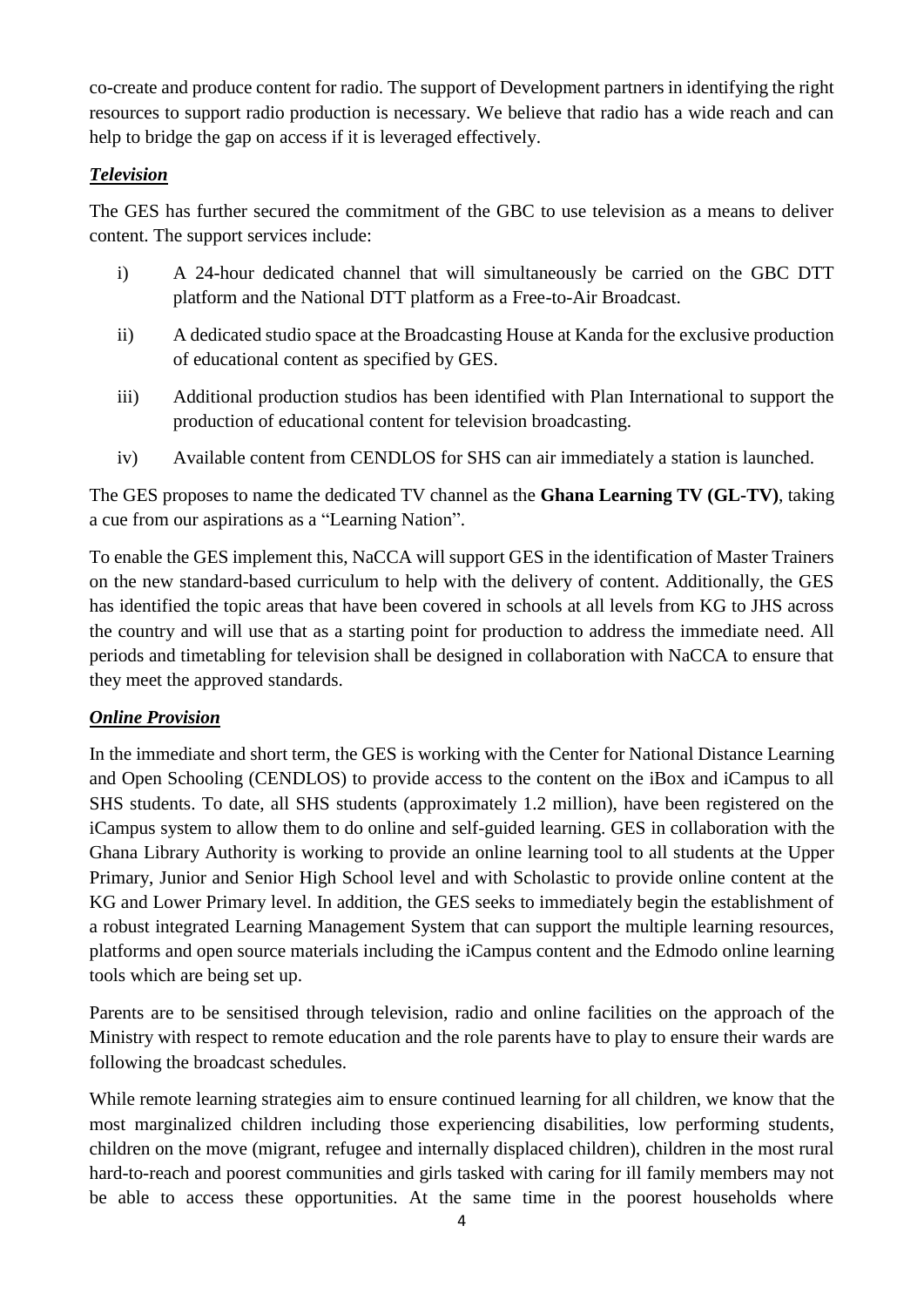caregivers/parents may have low educational attainment, never experienced distance schooling or themselves are experiencing disabilities, they may struggle to support their children's learning. Echoing the leading principle of the 2030 Agenda for Sustainable Development to 'leave no one behind,' and SDG 4 that aims to 'ensure inclusive and equitable quality education and promote lifelong learning opportunities for all,' the MoE/GES sees the need to ensure that no child is left behind during this period as well as facilitate strategies to support continued learning for children take into consideration the needs of the poorest and most marginalized children. This will ensure that all children benefit and are able to continue with their learning.

Considering the above, the MoE/GES will prioritise learning of most vulnerable children including children with special needs through the provision of learning devices/equipment and connectivity where possible, accessibility of instructions/language of instructions (sign language, subtitles, sending of recorded lessons etc), caregivers/parental engagement to support learning of their wards as well as help plan the structure and routine for the learning. The informal sector like the Complementary Basic Education (CBE) programme, where out-of-school children are engaged in learning, will also be considered.

The MoE and GES will explore means to ensure that remote learning is properly assessed to measure how students are learning. Exercises should be given after each lesson and parents encouraged to supervise their wards. These exercises should be turned in after schools reopen as scores for continuous assessment of student/pupils. Teachers must be sensitised to follow through these broadcasts to know the assignments/exercises given to students/pupils during this period.

#### <span id="page-5-0"></span>**3.2. Psychosocial Support protection and Prevention/Management of Gender-Based Violence**

Schools provide social environments where children interact and play with their peers. Being confined at home could have psychosocial impacts. As such, special efforts should be made to provide psychosocial support services via remote learning modalities. Girls may face increased protection risks such as increased violence, sexual exploitation and teen pregnancy. Often schools have referral mechanisms, but in times of school closures this line of communication is broken. The MoE/GES will provide tailored community engagement programs through communication and messaging broadcast over radio and the Ghana Learning TV. Teachers and heads of schools will be provided with materials through multiple means such as online, on TV, Radio and WhatsApp messages during the closure of schools to enable them provide psychosocial support to COVID-19 affected pupils/students or families when schools reopen. Parents and students/pupils should also be sensitised before schools reopen to avert any fears of spread or reoccurrence of the virus in schools.

#### <span id="page-5-1"></span>**3.3. Coordinated Approach**

The positive outcome of the fight against the coronavirus till date has been as a result of coordinated effort across the globe. In the same vein, a successful approach in delivering education to our students/pupils as a Ministry, will be through a well and planned coordinated approach. There should be a focal person(s) to whom all correspondents on COVID-19 be sent to. There also should be a coasted plan on activities for the intervention, with timelines and responsible partners for each activity. The Chief Director of the Ministry of Education will be the focal person on COVID-19.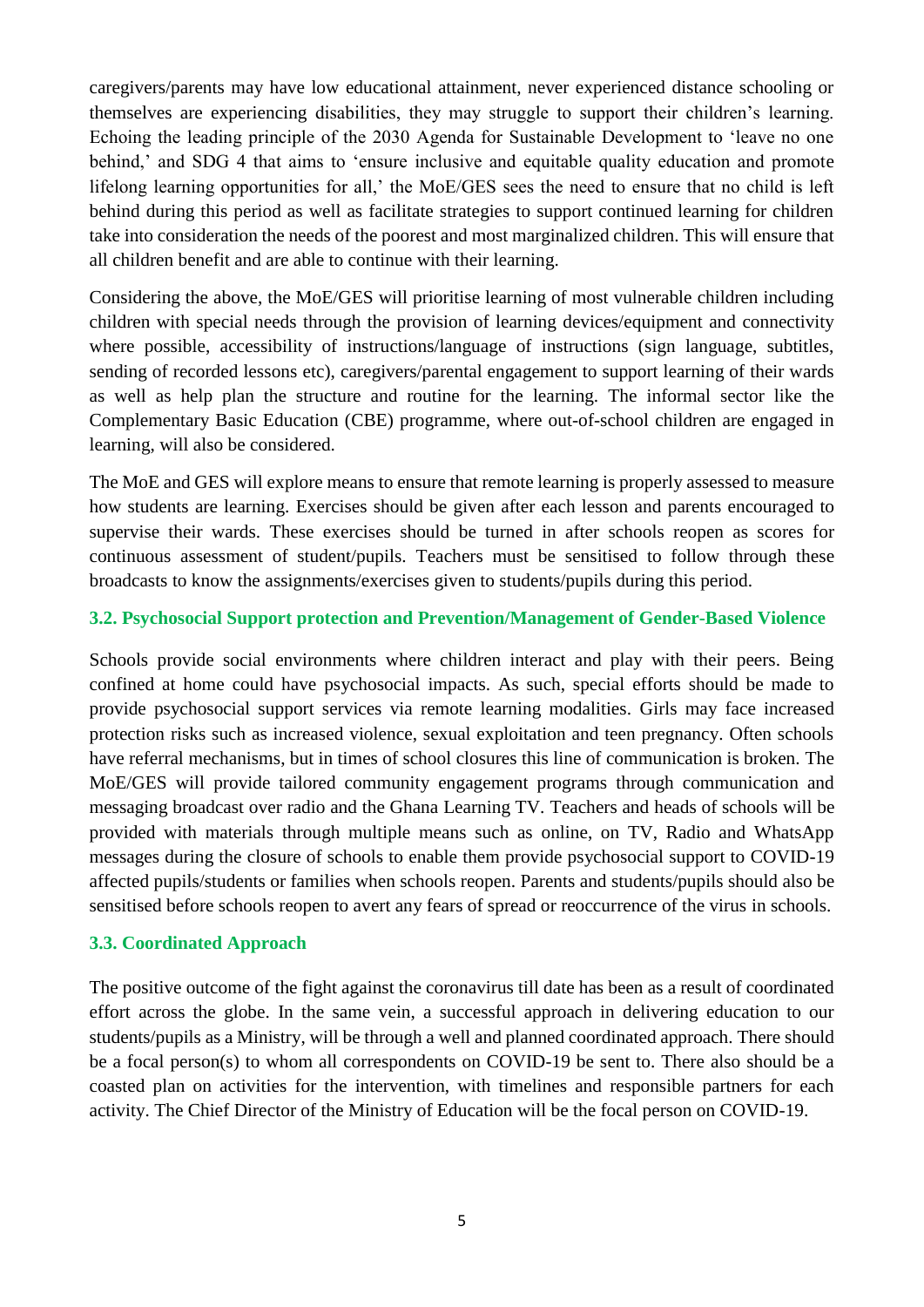#### <span id="page-6-0"></span>**3.4. Improved Communication Initiatives**

#### <span id="page-6-1"></span>**3.4.1 Intensify Awareness of COVID-19**

Communication is very key in containing the spread of the virus. Managing miscommunication is therefore very key to ensure people have the right kind of information about the virus; its symptoms and how it spreads. The Ministry/GES through its PR offices will have to develop strategies to educate students/pupils on the virus and also sensitise stakeholders on which channel and medium to obtain information and directives from the Ministry in relation to measures on education during COVID-19 pandemic.

All other forms of communication mediums like, television, radio, online, newspapers, flyers and others should be explored to enable reach more targeted group of the sector.

#### <span id="page-6-2"></span>**3.4.2 Communication, Sensitization and Media Campaigns on The Value of Girls' Education**

It is important to support community awareness and sensitization, particularly with community leaders, religious leaders and families, around protecting, upholding and perhaps accelerating girls' time for learning. When girls are out of school, they may experience an increased isolation from key peer support social networks and may be tasked to care for ill relatives, siblings and with household chores. This is especially important for adolescent girls who face the heaviest burden of upholding multiple roles. The MoE/GES will ensure to address harmful gender norms that may hinder learning opportunities and to instil positive gender norms through communication campaigns during this period.

#### <span id="page-6-3"></span>**4.0. Post COVID-19 Measures**

It is the hope of governments around the world that, the COVID-19 pandemic will pass and life around the world return to normalcy and the education sector have all schools reopened for student/pupils at all levels. However, there are measure to put in place to avert the occurrence of such outbreak or pandemic in the future.

#### <span id="page-6-4"></span>**4.1. Back to School Campaign**

The MoE/GES plans to develop a back to school campaign in collaboration with the media and other key stakeholders at the national, regional, district and community levels. The campaign will also highlight the need for parents to enrol their wards in school at the right age.

#### <span id="page-6-5"></span>**4.2. Improve Health Conditions of Schools**

The health conditions of schools will have to be improved by providing WASH facilities for schools across the country. These facilities may include: hand wash facilities (Veronica Buckets), toilet facilities, boreholes and waste management among others.

#### <span id="page-6-6"></span>**4.3. Fumigation of Schools**

Most infection are caused either by bacteria or viruses and periodic fumigation of schools will help minimise the infection rate of these bacteria and the likes. Senior High Schools will have their schools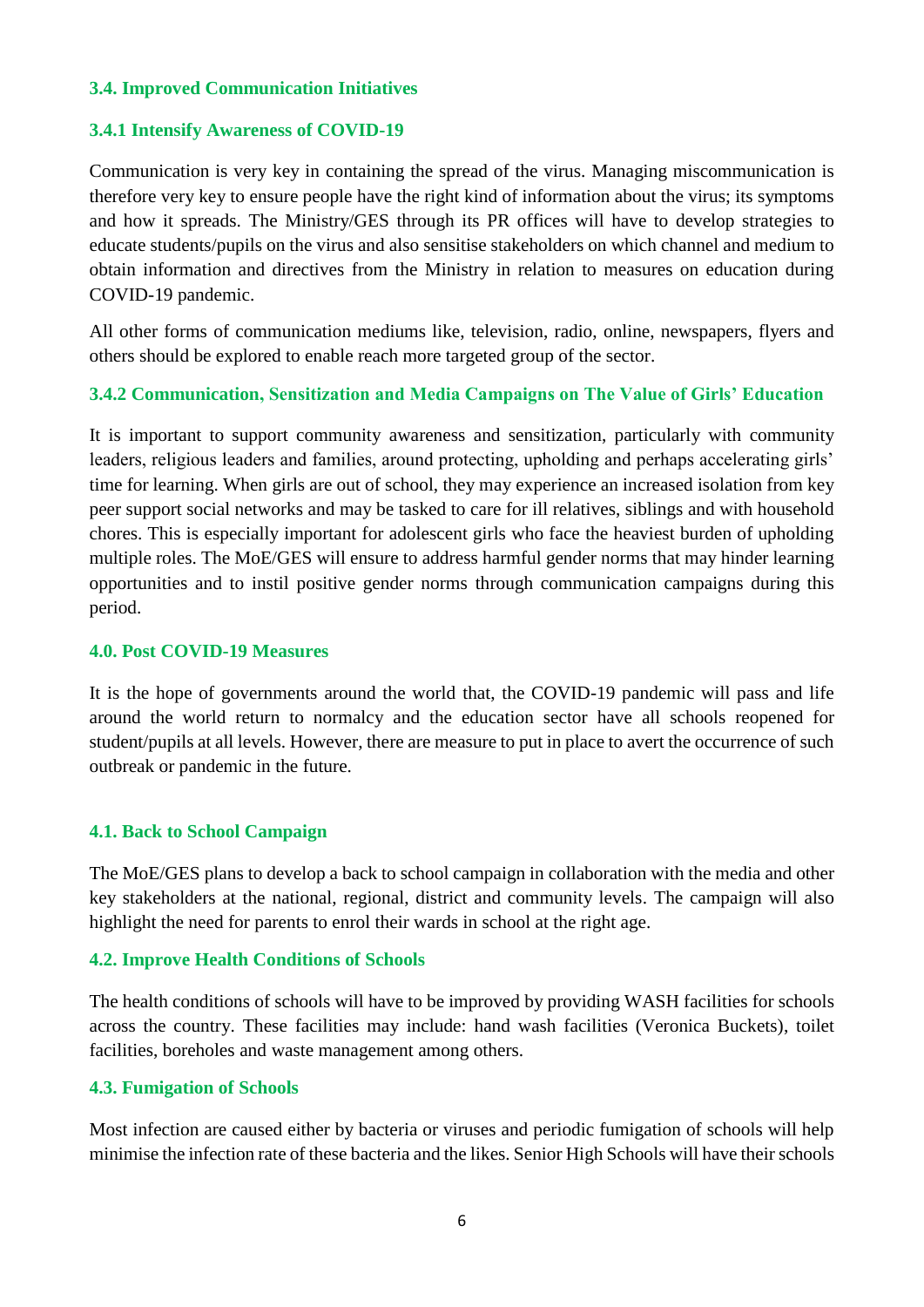fumigated before school reopens and at the end of the term. Basic schools' structures will also be fumigated before schools reopens.

## <span id="page-7-0"></span>**4.4. Awareness on Hygiene and Safety in Schools**

The MOE/GES in collaboration with MMDAs should intensify the awareness of school hygiene and safety. Schools should operationalize the safe school guidance and also equip schools with minimum hygiene packages. In an era of social distancing and the practicing of enhanced hygiene protocol, the MOE/GES recommends that all students, teaching and non-teaching staff be supplied with facemasks to prevent the spread of the virus when school are reopened. Ensure the circulation of life saving information material on handwashing and recommended safety behaviours at schools.

## <span id="page-7-1"></span>**4.5. Accelerated Education, Remedial, And Catch-Up Programmes**

It is known that not all children, especially the poorest and most vulnerable, will continue to access learning during the period of school closure. It is important that MoE/GES in consultation with key education stakeholders including school heads, teachers and school management committees develop plans to support such children to catch-up when schools resume.

#### <span id="page-7-2"></span>**4.6. Build A Resilient Education System That Is Future Ready**

Recognizing that the outbreak of COVID-19 exposed the weakness in our education system to withstand emergencies, we propose the establishment of a very robust learning management system that is leveraged on a National Knowledge and Skills Bank and anchored with national content and curated aggregated content from third party content providers through a robust Ghana Library Authority. A strong focus will be to capitalize on the strategies and resources being put in place during this crisis to increase access and improve learning opportunities for all children. This includes ensuring that learning is accessible to students with special education needs and a particular attention to girls' education.

#### <span id="page-7-3"></span>**5.0. Monitoring and Evaluation**

The Ministry of Education will have to monitor the implementation of the plan and evaluate to improve the plan should the closure of schools last longer than expected. Monitoring and evaluation tools would have to be developed to evaluate the measures being implemented during and after the COVID-19 pandemic.

#### <span id="page-7-4"></span>**6.0. Theory of Change Education's response to the COVID-19**

The Theory of Change (ToC) underpinning the preparedness and response of the MoE/GES as far as the COVID-19 is concerned is outlined in the assumptions below;

- IF the MoE/GES have improved preparedness and response to COVID-19 in the Education Sector, and:
- **IF** the MoE/GES have improved coordination to effectively respond to COVID-19 and ensure alignment in response, and;
- IF there's an enhanced continuity of learning and access to remote learning for all pre-tertiary and tertiary students, including the students with special needs, and;
- **IF** Safe Schools including gender and inclusive initiatives, and risk communication implemented by the MoE/GES during the COVID-19 crises and post-crises, and;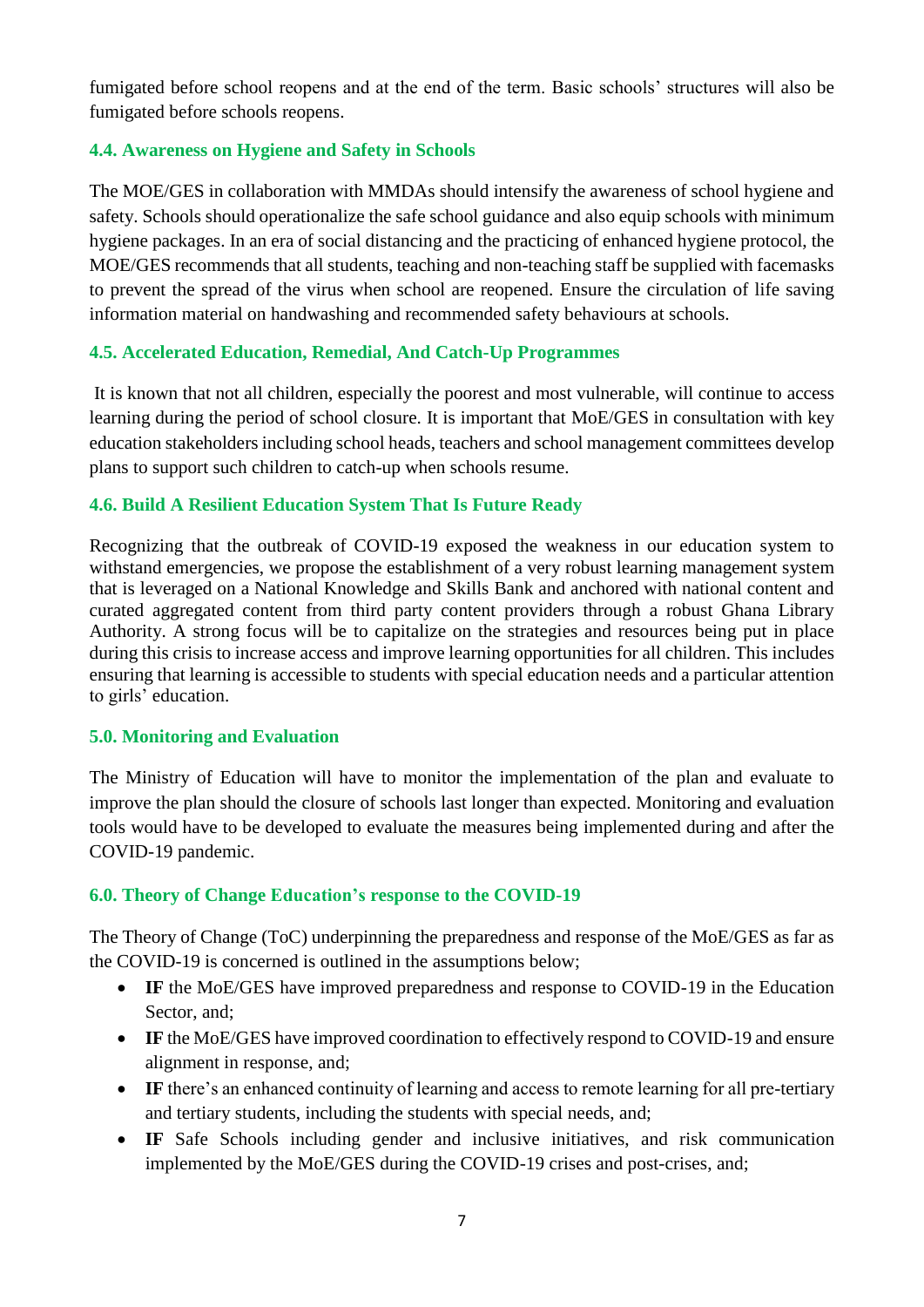- **IF** the above is evidenced by improved Monitoring and evaluation by the MoE/GES on progress on COVID-19 response initiatives;
- **THEN** all learners including the most vulnerable will have improved access to quality learning opportunities (remote/distance)/outcomes and are better prepared to enrol in a safe and inclusive school environment.

The above ToC can be effectively implemented provided there's an adequate government and private sector financial and technical support, active political support, teacher union support, parent teacher association and school management committee support, and development partner support.

The ToC have been captured in the framework below;



**Inputs**

Adequate government and private sector financial and technical support, active political support, teacher union support, parent teacher association and school management committee support,

and development partner support.

# <span id="page-8-0"></span>**7.0. Table 1: Risks Identified for Implementation of MoE/GES**

#### <span id="page-8-1"></span>**COVID-19 Plan**

| <b>Risk</b>                                                                                                                     | <b>Potential Adverse</b><br><b>Impact</b>                                   | <b>Risk</b><br>level | <b>Risk Management</b><br><b>Strategy</b>                                                                                                              | <b>Responsibility</b>    |
|---------------------------------------------------------------------------------------------------------------------------------|-----------------------------------------------------------------------------|----------------------|--------------------------------------------------------------------------------------------------------------------------------------------------------|--------------------------|
| Inadequate<br><b>Government Capacity</b><br>to prepare and<br>respond effectively to<br>COVID-19 within the<br>education sector | <b>Education</b> sector<br>response will be<br>uncoordinated and<br>delayed | H                    | Ministry of Education and<br>the Ghana Education<br>Service is working with the<br>sector working group, and<br>other key agencies in the<br>response. | Ministry of<br>Education |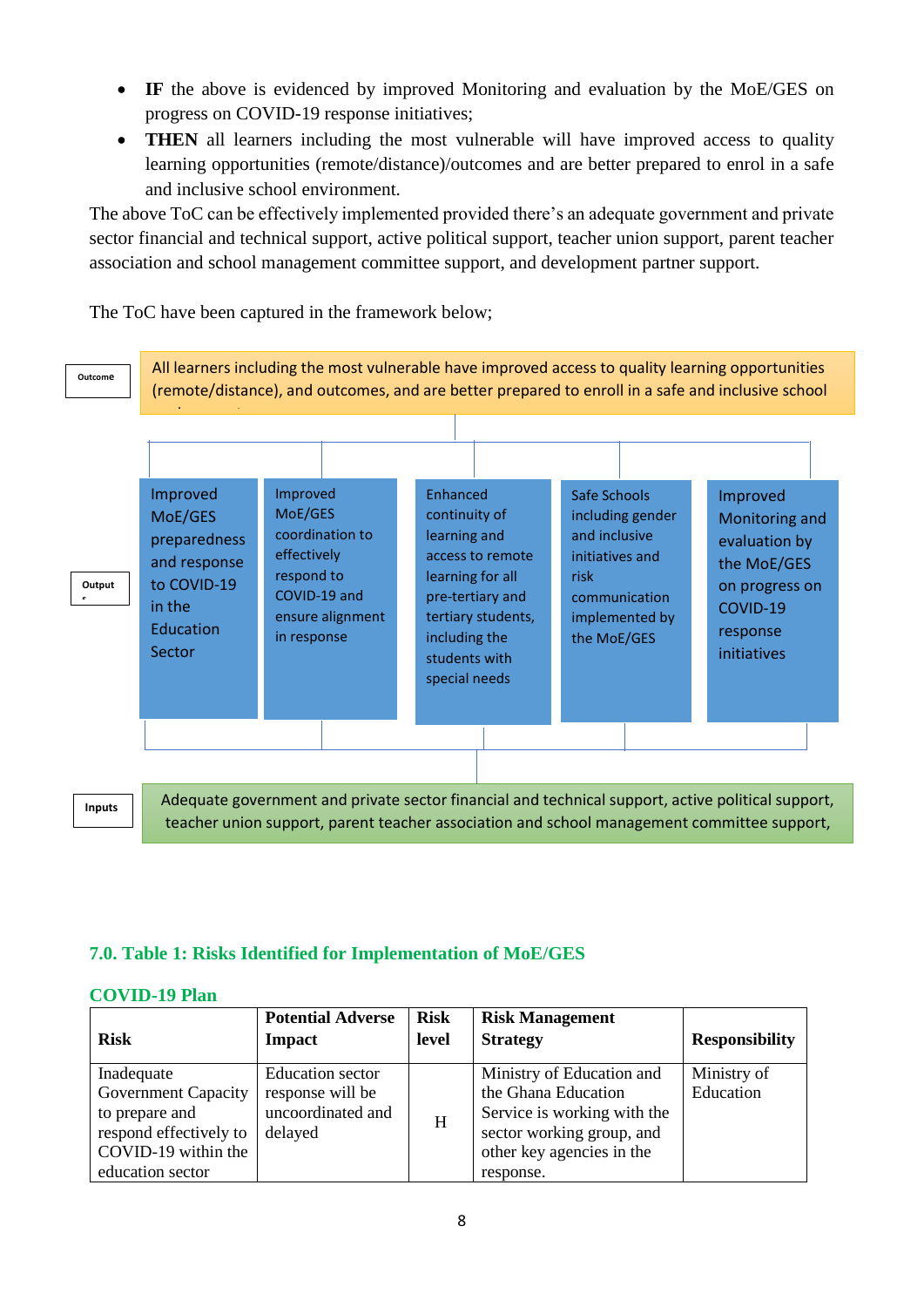| Inadequate<br>government funding                                                                                                                                                                 | <b>Outlined</b> initiatives<br>not fully<br>implemented and<br>target not reached                                                                                                                                                                                                                                                                                            | H | The MoE/GES coordinating<br>with the lead coordinating<br>Ministry, the Ministry of<br>Health and is also working<br>with the Development<br>Partners to ensure adequate<br>funding for the response.                                                                                                                                                                                                                | Minister of<br><b>Education</b> and<br>or designee                    |
|--------------------------------------------------------------------------------------------------------------------------------------------------------------------------------------------------|------------------------------------------------------------------------------------------------------------------------------------------------------------------------------------------------------------------------------------------------------------------------------------------------------------------------------------------------------------------------------|---|----------------------------------------------------------------------------------------------------------------------------------------------------------------------------------------------------------------------------------------------------------------------------------------------------------------------------------------------------------------------------------------------------------------------|-----------------------------------------------------------------------|
| Distance learning<br>initiatives not<br>achieving the<br>expected relevant<br>learning outcomes for<br>all learners                                                                              | Vulnerable learners<br>(children with<br>disabilities,<br>children in hard-to-<br>reach areas, girls<br>who are burdened<br>with more chores,<br>children exposed to<br>violence etc.) will<br>lose out on<br>learning.                                                                                                                                                      | H | The MoE/GES will deploy<br>all distance learning<br>approaches that will reach<br>out to every child including<br>the most vulnerable.<br>Distance learning packages<br>will be designed to respond<br>to the learning needs of<br>children with disabilities.<br>Also, the MoE/GES will<br>facilitate the organization of<br>remedial programmes to<br>bridge the learning gap.                                     | Ministry of<br><b>Education</b> and<br>Ghana<br>Education<br>Service. |
| Inadequate distance<br>learning resources for<br>teachers and learners<br>and insufficient<br>teacher capacity in<br>the effective usage of<br>the distance and<br>remote learning<br>approaches | Distance and<br>remote learning<br>resources including<br>computers, radio,<br>TVs, etc. not<br>readily available<br>for all learners and<br>teachers to use for<br>lesson delivery.<br>Teacher capacity to<br>deliver lessons<br>remotely in using<br>particular tools and<br>applications is<br>constrained which<br>will affect reaching<br>the targets with<br>learning. | H | The MoE/GES will<br>coordinate with<br>organizations and agencies<br>with improved capacity on<br>distance/remote learning to<br>learn lessons and deploy the<br>appropriate tool to reach<br>every student at every<br>location. The MoE/GES<br>will support teachers and<br>learners with some remote<br>teaching and learning<br>resources as well as build<br>capacity of teachers in<br>remote lesson delivery. | Ministry of<br><b>Education</b> and<br>Ghana<br>Education<br>Service  |
| Poor parental,<br>caregiver, Parent<br>teacher association,<br>school management<br>committees etc.<br>support to the GES in<br>the delivery of<br>remote education to<br>learners               | School-community<br>structures not<br>proactive to<br>support learning<br>both in-school and<br>out-school                                                                                                                                                                                                                                                                   | H | The MoE/GES will embark<br>of an advocacy campaign to<br>educate school-community<br>stakeholders on the HOW,<br>WHAT, WHY to support<br>children's learning                                                                                                                                                                                                                                                         | MoE/GES                                                               |
| Misinformation on<br>the spread of the<br>COVID-19 and<br>stigmatization of                                                                                                                      | Unapproved<br>information and<br>practices among<br>key education<br>stakeholders,                                                                                                                                                                                                                                                                                           | H | The MoE/GES will work<br>with the Ministry of Health<br>and the Ghana Health<br>Service to develop<br>education context specific                                                                                                                                                                                                                                                                                     | MoE/GES                                                               |